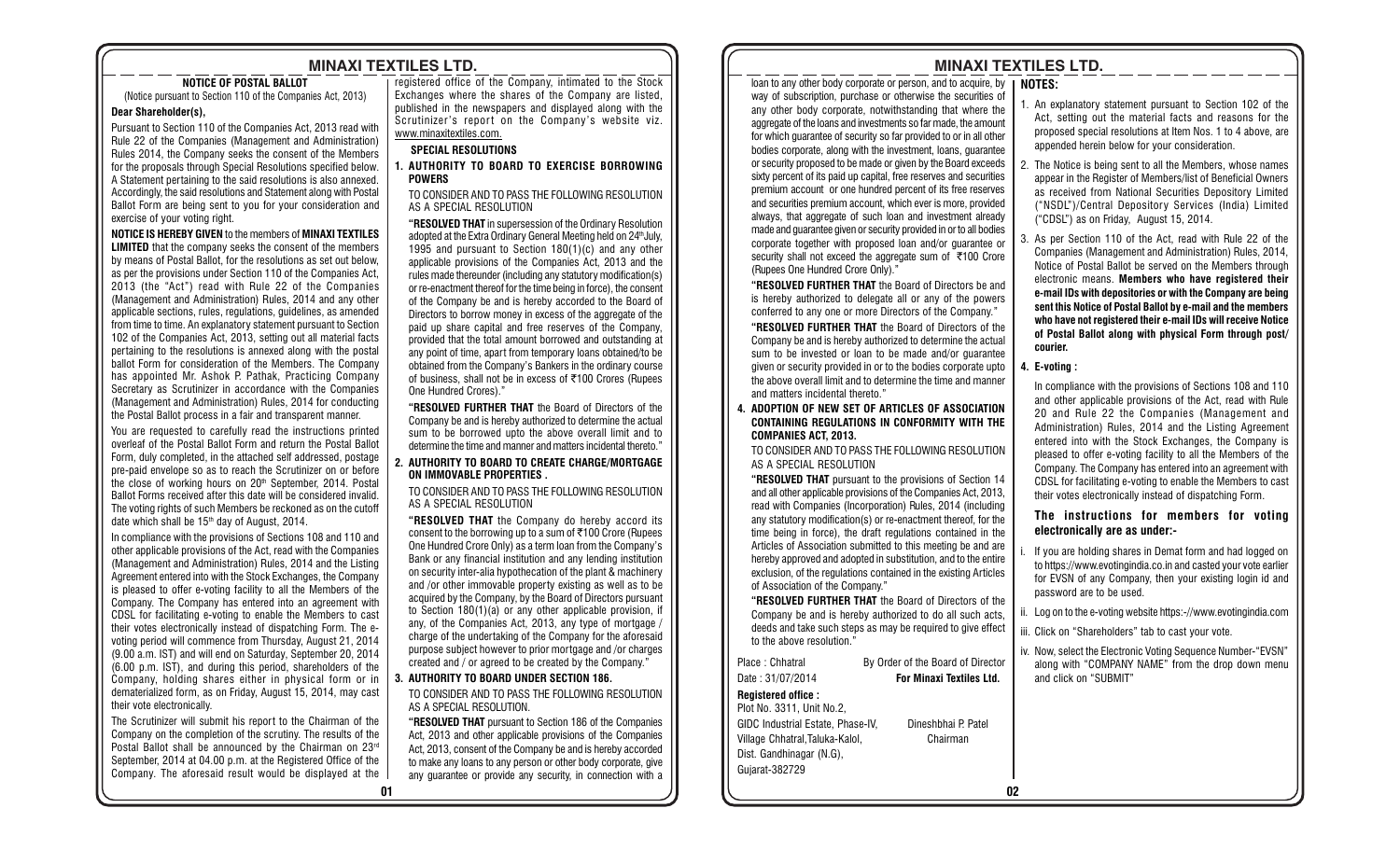|                                                                                                                                                                                                                                                                                                                                                                                                                                                                                                                                                                                                                                                                                                                                                                                                                                                                                                                                                                                |                                                                                                                                                                                                                                  |                                                                                                             | <b>MINAXI TEXTILES LTD.</b>                                                                                                                                                                                                                                                                                                                                                                                                                                                              |  |  |
|--------------------------------------------------------------------------------------------------------------------------------------------------------------------------------------------------------------------------------------------------------------------------------------------------------------------------------------------------------------------------------------------------------------------------------------------------------------------------------------------------------------------------------------------------------------------------------------------------------------------------------------------------------------------------------------------------------------------------------------------------------------------------------------------------------------------------------------------------------------------------------------------------------------------------------------------------------------------------------|----------------------------------------------------------------------------------------------------------------------------------------------------------------------------------------------------------------------------------|-------------------------------------------------------------------------------------------------------------|------------------------------------------------------------------------------------------------------------------------------------------------------------------------------------------------------------------------------------------------------------------------------------------------------------------------------------------------------------------------------------------------------------------------------------------------------------------------------------------|--|--|
|                                                                                                                                                                                                                                                                                                                                                                                                                                                                                                                                                                                                                                                                                                                                                                                                                                                                                                                                                                                | v. Now, fill up the following details in the appropriate boxes:                                                                                                                                                                  |                                                                                                             | viii. Click on the relevant EVSN on which you choose to vote.                                                                                                                                                                                                                                                                                                                                                                                                                            |  |  |
|                                                                                                                                                                                                                                                                                                                                                                                                                                                                                                                                                                                                                                                                                                                                                                                                                                                                                                                                                                                | For Members holding<br>shares in Demat Form                                                                                                                                                                                      | For Members holding<br>shares in Physical Form                                                              | ix. On the voting page, you will see Resolution Description and<br>against the same the option "YES/NO" for voting.                                                                                                                                                                                                                                                                                                                                                                      |  |  |
| User ID                                                                                                                                                                                                                                                                                                                                                                                                                                                                                                                                                                                                                                                                                                                                                                                                                                                                                                                                                                        | For NSDL: 8 Characters<br>DP ID followed by 8<br>Digits Client ID                                                                                                                                                                | Folio Number registered<br>with the Company                                                                 | Select the option YES or NO as desired. The option YES<br>implies that you assent to the Resolution and option NO<br>implies that you dissent to the Resolution.                                                                                                                                                                                                                                                                                                                         |  |  |
|                                                                                                                                                                                                                                                                                                                                                                                                                                                                                                                                                                                                                                                                                                                                                                                                                                                                                                                                                                                | For CDSL: 16 digits<br>beneficiary ID                                                                                                                                                                                            |                                                                                                             | x. Click on the "Resolutions File Link" if you wish to view the<br>entire Resolutions.                                                                                                                                                                                                                                                                                                                                                                                                   |  |  |
| PAN<br>Enter your 10 digit alpha-numeric PAN issued by the<br>Income Tax Department when prompted by the system<br>while e-voting (applicable for both demat shareholders<br>as well as physical shareholders)                                                                                                                                                                                                                                                                                                                                                                                                                                                                                                                                                                                                                                                                                                                                                                 |                                                                                                                                                                                                                                  |                                                                                                             | xi. After selecting the Resolution you have decided to vote on,<br>click on "SUBMIT". A confirmation box will be displayed. If you<br>wish to confirm your vote, click on "OK", else to change your<br>vote, click on "CANCEL" and accordingly modify your vote.                                                                                                                                                                                                                         |  |  |
|                                                                                                                                                                                                                                                                                                                                                                                                                                                                                                                                                                                                                                                                                                                                                                                                                                                                                                                                                                                | Shareholders who have not updated their PAN with the<br>Company/ Depository Participant are requested to use<br>the first two letters of their name and the last 8 digits of<br>the demat account/folio number in the PAN field. |                                                                                                             | xii. Once you "CONFIRM" your vote on the resolution, you will<br>not be allowed to modify your vote.<br>xiii. Institutional shareholders (i.e. other than Individuals, HUF,<br>NRI etc.) are required to log on to https://                                                                                                                                                                                                                                                              |  |  |
| In case the folio number is less than 8 digits enter the<br>applicable number of 0's before the number after the<br>first two characters of the name in CAPITAL letters. eg.<br>If your name is Ramesh Kumar with folio number 100<br>then enter RA00000100 in the PAN field.<br>DOB*<br>Enter the Date of Birth as recorded in your demat                                                                                                                                                                                                                                                                                                                                                                                                                                                                                                                                                                                                                                     |                                                                                                                                                                                                                                  |                                                                                                             | www.evotingindia.co.in and register themselves, link their<br>account(s) which they wish to vote on and then cast their<br>vote. They should upload a scanned copy of the Board<br>Resolution/Authority letter in PDF format in the system for<br>the scrutinizer to verify the same. Further, they are requested<br>to send the scanned copy of the Board                                                                                                                               |  |  |
|                                                                                                                                                                                                                                                                                                                                                                                                                                                                                                                                                                                                                                                                                                                                                                                                                                                                                                                                                                                | account or folio in dd/mm/yyyy format.                                                                                                                                                                                           | account or in the Company records for the said demat                                                        | Resolution/ Authority letter to the email id of Scrutinizer<br>(csashokppathak@gmail.com),<br>RTA<br>(sharepro.ahmedabad@shareproservices.com) and<br>Company (minaxitx@yahoo.com)                                                                                                                                                                                                                                                                                                       |  |  |
| Dividend                                                                                                                                                                                                                                                                                                                                                                                                                                                                                                                                                                                                                                                                                                                                                                                                                                                                                                                                                                       |                                                                                                                                                                                                                                  | Enter the Dividend Bank Details as recorded in your<br>demat account or in the Company records for the said |                                                                                                                                                                                                                                                                                                                                                                                                                                                                                          |  |  |
| Bank<br>Details*                                                                                                                                                                                                                                                                                                                                                                                                                                                                                                                                                                                                                                                                                                                                                                                                                                                                                                                                                               | demat account or folio.                                                                                                                                                                                                          |                                                                                                             | The voting period begins on Thursday, August 21, 2014 (9.00<br>a.m. IST) and be ended on Saturday, September 20, 2014 (6.00<br>p.m. IST). During this period shareholders' of the Company.<br>holding shares either in physical form or in dematerialized form,                                                                                                                                                                                                                          |  |  |
| Please enter DOB or Dividend Bank details in order to login.<br>If the details are not recorded with the depository or Company<br>please enter the number of shares held by you as on the<br>cut-off date in the Dividend Bank details field.                                                                                                                                                                                                                                                                                                                                                                                                                                                                                                                                                                                                                                                                                                                                  |                                                                                                                                                                                                                                  |                                                                                                             | as on the cut-off date (record date) of Friday, August 15, 2014,<br>may cast their vote electronically. The voting rights of the<br>shareholders shall be in proportion to their shares of the paid<br>up equity share capital of the company. The e-voting module<br>shall be disabled by CDSL for voting thereafter.                                                                                                                                                                   |  |  |
| vi. After entering these details appropriately, click on "SUBMIT"<br>tab.<br>vii. Members holding shares in physical form will then reach directly<br>to the EVSN selection screen. However, members holding shares<br>in demat form will now reach 'Password Creation' menu wherein<br>they are required to mandatorily enter their login password in<br>the new password field. The new password has to be minimum<br>eight characters consisting of at least one upper case (A-Z),<br>one lower case (a-z), one numeric value (0-9) and a special<br>character( $@$ # $\dot{\$}$ %& $*$ ). Kindly note that this password is to<br>be also used by the demat holders for voting for resolutions of<br>any other company on which they are eligible to vote, provided<br>that company opts for e-voting through CDSL platform. It is<br>strongly recommended not to share your password with any<br>other person and take utmost care to keep your password<br>confidential. |                                                                                                                                                                                                                                  |                                                                                                             | Kindly note that the Members can opt for only one mode of<br>voting, i.e., either by Physical Ballot or e-voting. If you are opting<br>for e-voting, then do not vote by Physical Ballot also and vice<br>versa. However, in case Members cast their vote by Physical<br>Ballot and e-voting, then voting done through valid Physical Ballot<br>shall prevail and voting done by e-voting will be treated as invalid.<br>The Scrutinizer's decision on the validity of the Postal Ballot |  |  |
|                                                                                                                                                                                                                                                                                                                                                                                                                                                                                                                                                                                                                                                                                                                                                                                                                                                                                                                                                                                |                                                                                                                                                                                                                                  |                                                                                                             | shall be final.<br>In case you have any queries or issues regarding e-voting, you<br>may refer the Frequently Asked Questions ("FAQs") and e-voting<br>manual available at www.evotingindia.co.in under help section<br>or write an email to helpdesk.evoting@cdslindia.com.<br>Place: Chhatral<br>By Order of the Board of Director                                                                                                                                                     |  |  |
|                                                                                                                                                                                                                                                                                                                                                                                                                                                                                                                                                                                                                                                                                                                                                                                                                                                                                                                                                                                |                                                                                                                                                                                                                                  |                                                                                                             | Date: 31/07/2014<br><b>For Minaxi Textiles Ltd.</b><br>Dineshbhai P. Patel                                                                                                                                                                                                                                                                                                                                                                                                               |  |  |
|                                                                                                                                                                                                                                                                                                                                                                                                                                                                                                                                                                                                                                                                                                                                                                                                                                                                                                                                                                                |                                                                                                                                                                                                                                  |                                                                                                             | Chairman                                                                                                                                                                                                                                                                                                                                                                                                                                                                                 |  |  |
|                                                                                                                                                                                                                                                                                                                                                                                                                                                                                                                                                                                                                                                                                                                                                                                                                                                                                                                                                                                |                                                                                                                                                                                                                                  |                                                                                                             | nз                                                                                                                                                                                                                                                                                                                                                                                                                                                                                       |  |  |

# **MINAXI TEXTILES LTD. MINAXI TEXTILES LTD.**

#### **STATEMENT ANNEXED TO THE NOTICE PURSUANT TO SECTION 102 OF THE COMPANIES ACT, 2013 RELATING TO**

#### **SPECIAL BUSINESS MENTIONED IN THE NOTICE.**

#### **ITEM NO. 1 & 2 : SPECIAL RESOLUTIONS**

#### **AUTHORITY TO BOARD TO EXERCISE BORROWING POWERS, AND CREATION OF CHARGE/MORTGAGE ON IMMOVABLE PROPERTIES**

The Company had earlier passed the Ordinary Resolutions under Sections 293(1)(a) and 293(1)(d) of the Companies Act, 1956 for borrowing money from any bank or banks or any financial institutions, Central Government or State Government, body corporate, firm, other person or persons in excess of the aggregate of paid-up capital of the Company and its free reserves and for creation of mortgage, charge, hypothecation, lien and other encumbrances, if any, by the Company, as the Board may deem fit, on the assets of the Company, both present and future, for securing the sum or sums of moneys aggregating to '50 Crores. The Central Government had recently passed the Companies Act, 2013 and also notified certain sections of the Companies Act, 2013 to be effective from  $12<sup>th</sup>$  September 2013, which also includes section 180 governing the powers of the Board including power of borrowing and disposal of assets of the Company. As per provisions of the Sections 180(1)(a) and 180(1)(c) of the Companies Act, 2013 (corresponding to Section 293(1)(a) and 293(1)(d) of the Companies Act, 1956) with respect to creation of mortgage, charge, hypothecation, lien and other encumbrances, if any, or disposal of assets of the Company in any manner by the Company and to borrow money in excess of the aggregate of the paid-up capital of the Company and its free reserves respectively, approval of the shareholders need to be obtained by way of Special Resolution. The members had approved borrowing limit at Extra Ordinary General Meeting held on 24th July, 1995 and authority to create charge, mortgage assets of the Company to secure such borrowings upto such approved borrowing amount.

Accordingly, the approval of the members by way of special resolutions is sought under Sections 180(1)(a) and 180(1)(c) of the Companies Act, 2013 to enable the Board of Directors to borrow moneys and for securing the sum or sums of moneys borrowed to the extent of ₹100 Crores.

Your Directors recommend the resolutions as set out in this Notice for your approval. None of the Directors or Key Managerial Personnel of the Company or their relatives are, in any way concerned or interested in the said resolutions.

#### **ITEM NO. 3 : SPECIAL RESOLUTION AUTHORITY TO BOARD UNDER SECTION 186**

Section 186 of the Companies Act, 2013, required consent of shareholders by way of Special Resolution in specified circumstance for making loan or investment in securities of any person or other body corporate, and to give any guarantee, or provide security, in connection with a loan to any other body corporate or person. According to Section 186, the Board of Directors is empower to make any loans, investments, or give any guarantee or provide any Security up to sixty percent of its paid-up capital, free reserves

 $\overline{a}$  and securities premium account or one hundred percent of its free reserves and securities premium account whichever is more and similarly where the aggregate of the loans and investments so far provided to or in all other bodies corporate, alongwith investments, loan, guarantee or security proposed to be made or given by the Board of Directors, exceeds the above said limits, no investments or loan shall be made or guarantee shall be given or security shall be provided unless previously authorized by a Special Resolution passed in a General Meeting.

In accordance with the above provision, the Company proposes to authorize Board of Directors to make loan or give any guarantee provide security, and to acquire, by way of subscription or purchase or otherwise the shares of any other body corporate upto a maximum aggregate limit of  $\bar{\tau}$ 100 Crore (Rupees One Hundred Crore Only).

Your Directors recommend the resolution as set out in this Notice for your approval. None of the Directors or Key Managerial Personnel of the Company or their relatives are, in any way concerned or interested in the said resolution.

#### **ITEM NO. 4 : SPECIAL RESOLUTION ADOPTION OF NEW SET OF ARTICLES OF ASSOCIATION**

The existing Articles of Association ("AOA") of the Company are based on the Companies Act, 1956 and several regulations in the existing AOA contain references to specific sections of Companies Act, 1956 and some regulations in the existing AOA are no longer in conformity with the Act.

The Act is now largely in force. On September 12, 2013, the Ministry of Corporate Affairs ("MCA") had notified 98 Sections for implementation. Subsequently, on March 26, 2014, MCA notified most of the remaining Sections (barring those provisions which require sanction / confirmation of the National Company Law Tribunal ("Tribunal") such as variation of rights of holders of different classes of shares (Section 48), reduction of share capital (Section 66), compromises, arrangements and amalgamations (Chapter XV), prevention of oppression and mismanagement, (Chapter XVI), revival and rehabilitation of sick companies, (Chapter XIX), winding up (Chapter XX) and certain other provisions including, inter alia, relating to Investor Education and Protection Fund (Section 125) and valuation by registered valuers (Section 247).

However, substantive sections of the Act which deal with the general working of companies stand notified. With the coming into force of the Act several regulations of the existing Articles of Association of the Company require alteration or deletions in several articles. Given this position, it is considered expedient to wholly replace the existing Articles of Association by a new set of Articles. The new Articles of Association to be substituted in place of the existing Articles of Association of the Company. The Board recommends the resolution for members' approval. None of the Directors, Key Managerial Personnel of the Company and their relatives is concerned or interested, financial or otherwise, in the resolution set out at Item No. 4.

| _ _ _ _ _ _ _ _ _ _ _ _ _ _<br>Dineshbhai P. Patel<br>Chairman | <u>UVIIIIVVUVII MIUI U IVUII LV UIIV VUIVI DVUV VUIDVIULV VI DVIVVIII</u><br>According to Section 186, the Board of Directors is empower to<br>make any loans, investments, or give any quarantee or provide | Place: Chhatral<br>Date: 31/07/2014 | By Order of the Board of Director<br><b>For Minaxi Textiles Ltd.</b> |
|----------------------------------------------------------------|--------------------------------------------------------------------------------------------------------------------------------------------------------------------------------------------------------------|-------------------------------------|----------------------------------------------------------------------|
|                                                                | any Security up to sixty percent of its paid-up capital, free reserves                                                                                                                                       |                                     | Dineshbhai P. Patel                                                  |
|                                                                | 14                                                                                                                                                                                                           |                                     | Chairman                                                             |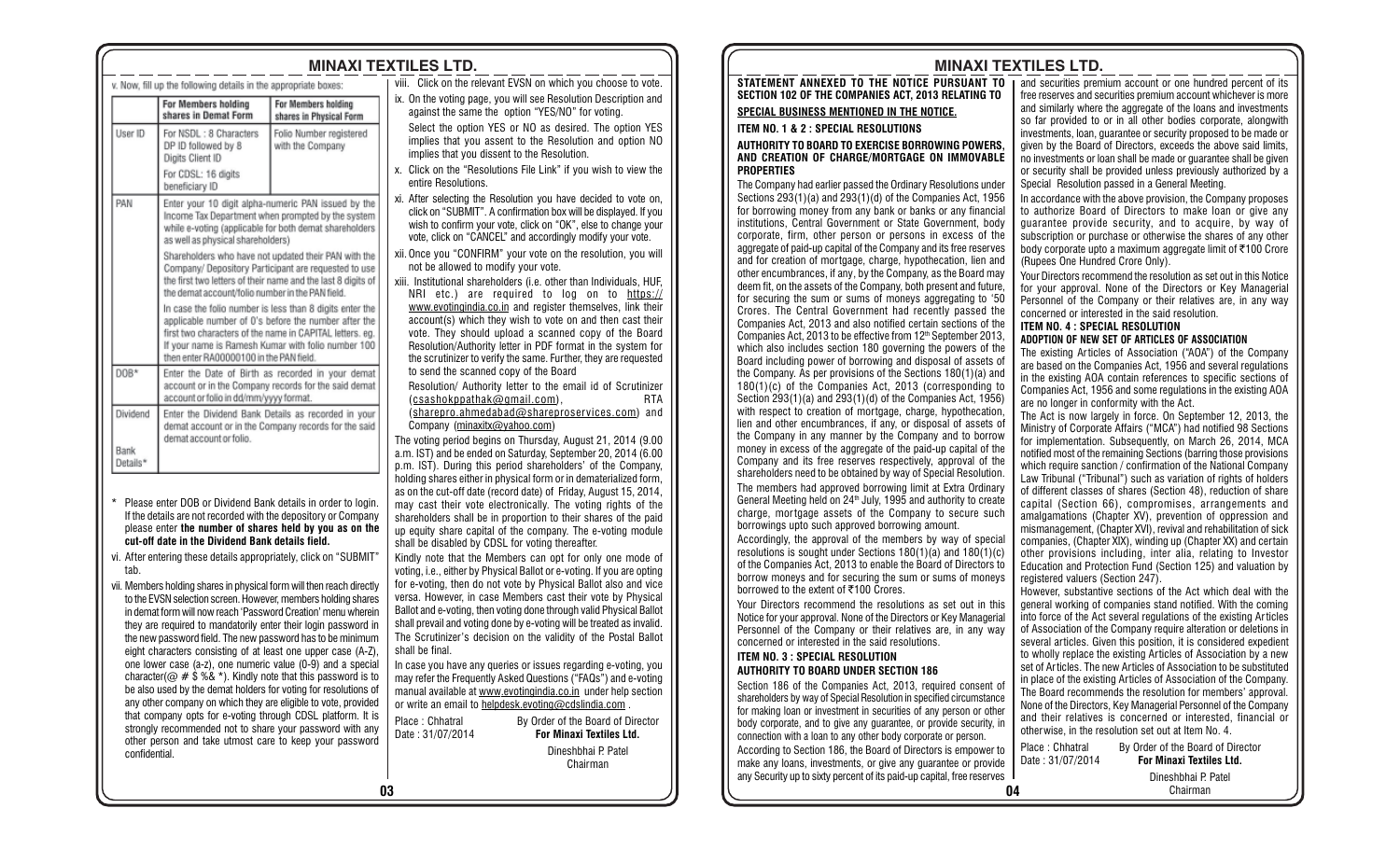# **MINAXI TEXTILES LIMITED**

**CIN : L17119GJ1995PLC025007**

**Registered Office** : **Plot No.3311, Unit No.2, GIDC Industrial Estate, Phase-IV, Village Chhatral, Dist. Gandhinagar(N.G)**

# **POSTAL BALLOT FORM**

| 1. Name and Registered<br>Address of the sole/ first<br>named Member:                                                            |  |
|----------------------------------------------------------------------------------------------------------------------------------|--|
| 2. Name(s) of the Joint<br>Member(s), if any:                                                                                    |  |
| 3. Registered Folio No. /<br>DPID No. / client ID No.*<br>*(Applicable to investors<br>holding shares in<br>dematerialized form) |  |
| 4. Number of shares held                                                                                                         |  |

I/We hereby exercise my/our vote in respect of the Special Resolutions to be passed through postal ballot for the business stated in the notice of the Company by convening my/our assent and/or dissent to the said resolutions by placing the tick ( $\vee$ ) mark in the appropriate box below.

| Sr. No. | <b>Particulars</b>                                                                                                                          | For | Against |
|---------|---------------------------------------------------------------------------------------------------------------------------------------------|-----|---------|
|         | Authority to Board to Exercise Borrowing Powers under section 180(1)(c).                                                                    |     |         |
| 2.      | Authority to Board to create Charge / Mortgage on immovable properties under section 180(1)(a).                                             |     |         |
| -3.     | Authority to Board under section 186                                                                                                        |     |         |
| -4.     | Adoption of New set of Articles of Association containing regulations in conformity with the<br>Companies Act, 2013 pursuant to Section 14. |     |         |

Signature : \_

### **NOTES AND INSTRUCTIONS**

- 1. The voting rights for the Equity Shares are one vote per Equity Share, registered in the name of the Shareholders/Beneficial Owners.
- 2. Voting by Postal Ballot, in the physical form or e-voting, can be exercised only by the Shareholder or his/her duly constituted attorney or in case of bodies corporate, the duly authorized person. Voting rights in a Postal Ballot cannot be exercised by a Proxy.
- 3. Voting period by way of Postal Ballot commences on and from Thursday, August 21, 2014 and ends on Saturday, September 20, 2014. [Rule 22 of the Companies (Management & Administration) Rules, 2014.]
- 4. The e-voting period begins on Thursday, August 21, 2014 (9.00 a.m. IST) and be ended on Saturday, September 20, 2014 (6.00 p.m. IST). During this period shareholders' of the Company, holding shares either in physical form or in dematerialized form, as on the cut-off date (record date) of Friday, August, 15, 2014, may cast their vote electronically. The voting rights of the shareholders shall be in proportion to their shares of the paid up equity share capital of the company. The e-voting module shall be disabled by CDSL for voting thereafter.
- 5. The result of the voting on the Resolutions will be declared at the Registered Office of the Company at Plot No.3311, Unit No.2, GIDC Industrial Estate, Phase-IV, Village Chhatral, Dist. Gandhinagar(N.G) on September 23, 2014 at 04.00 PM.
- 6. Kindly note that the Members can opt for only one mode of voting, i.e., either by Physical Ballot or e-voting. If you are opting for e-voting, then do not vote by Physical Ballot also and vice versa. However, in case Members cast their vote by Physical Ballot and e-voting, then voting done through valid Physical Ballot shall prevail and voting done by e-voting will be treated as invalid.

7. The Scrutinizer's decision on the validity of the Postal Ballot shall be final.

Any query in relation to the Resolutions proposed to be passed by Postal Ballot may be sent to: Shri Bharatbhai Mehta (Compliance Officer)

Plot No.3311, Unit No.2, GIDC Industrial Estate, Phase-IV, Village Chhatral, Dist. Gandhinagar(N.G)

#### **INSTRUCTIONS FOR VOTING BY :**

#### **(A) PHYSICAL POSTAL BALLOT FORM**

- 1. A Shareholder desirous of exercising vote by physical Postal Ballot should complete the Postal Ballot Form in all respects and send it after signature to the Scrutinizer in the attached self-addressed envelope on which postage will be paid by the Company which shall be properly sealed with adhesive or adhesive tape. However, envelopes containing Postal Ballot Form, if sent by courier, at the expense of the Member will also be accepted. Members are requested to convey their assent or dissent in this Postal Ballot Form only. The assent or dissent received in any other form or manner shall be considered as invalid.
- 2. The self-addressed envelope bears the name of the Scrutinizer appointed by the Board of Directors of the Company and the address to which the same needs to be dispatched.